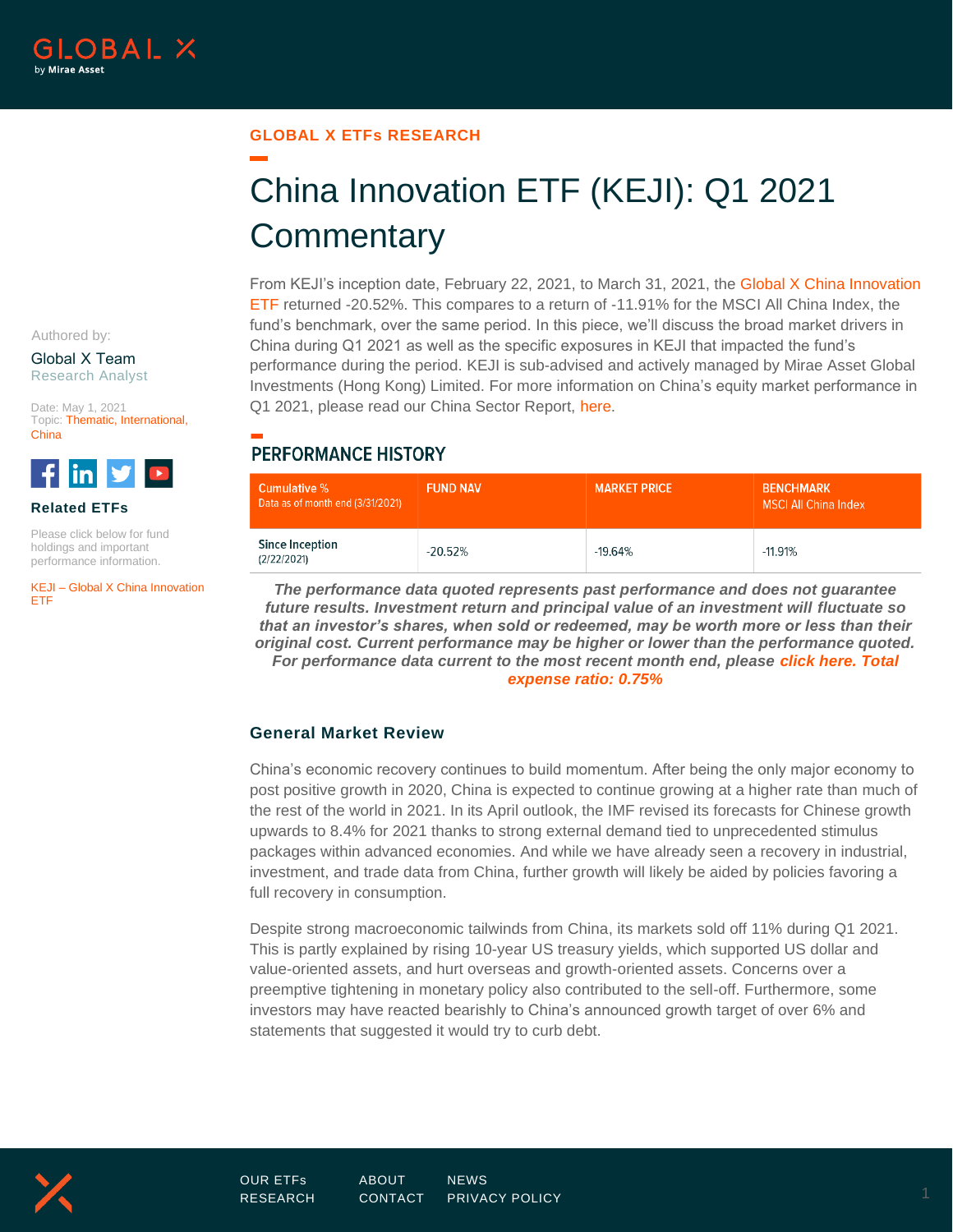

### **KEJI Portfolio Attribution**

The Healthcare Innovation theme performed well since inception, attributable to the continued demand for healthcare products and services amid the pandemic. The Robotics & AI theme also began to perform positively with the expectation of higher capital expenditure and export demand within the manufacturing sector, following broad shutdowns during COVID-19.

The Autonomous & Electric Vehicle (EV) theme contributed to negative performance in the portfolio despite commitments by global governments, including in Beijing and Washington, to achieve carbon neutrality. Auto producers globally faced long shutdowns because of a semiconductor chip shortage, which was compounded by blackouts in Texas and a fire at a Japanese foundry.

Meanwhile, battery producers within the Autonomous & EV theme had to contend with higher input costs with cobalt and lithium prices rallying and cutting into their margins. While the commodity rally hurts these firms in the short-term, major auto manufacturers are beginning to roll out longer-term strategies to offset the impact of rising lithium and cobalt costs. This includes longer-term contracts, reducing reliance on cobalt, and a unified battery cell – which is a more favorable battery type for Chinese manufacturers.

And while VW's announcement to produce their own batteries internally may be a challenge for Chinese battery producers, Chinese companies like Contemporary Amperex Technology Co (CATL) and BYD have already scaled their businesses to produce high-quality and low-cost batteries in mass and are important players in the global EV supply chain.

While the impact of the chip shortage on the auto space is expected to last until Q3 2021, at least, and the input costs for producers are high, EV demand is likely to continue surging on the back of clean energy initiatives in the public and private sector globally.

The Climate Change theme also faced headwinds during the period due to rising costs in the solar panel supply chain as well as profit-taking in a segment that has experienced strong performance over the last twelve months. Solar panel producers faced short-term headwinds with the cost of key polysilicon inputs rising over 50% in the last six months. But increasing demand for clean energy sources and long term trends of falling solar panel costs should combine to power strong growth for this segment in the future.

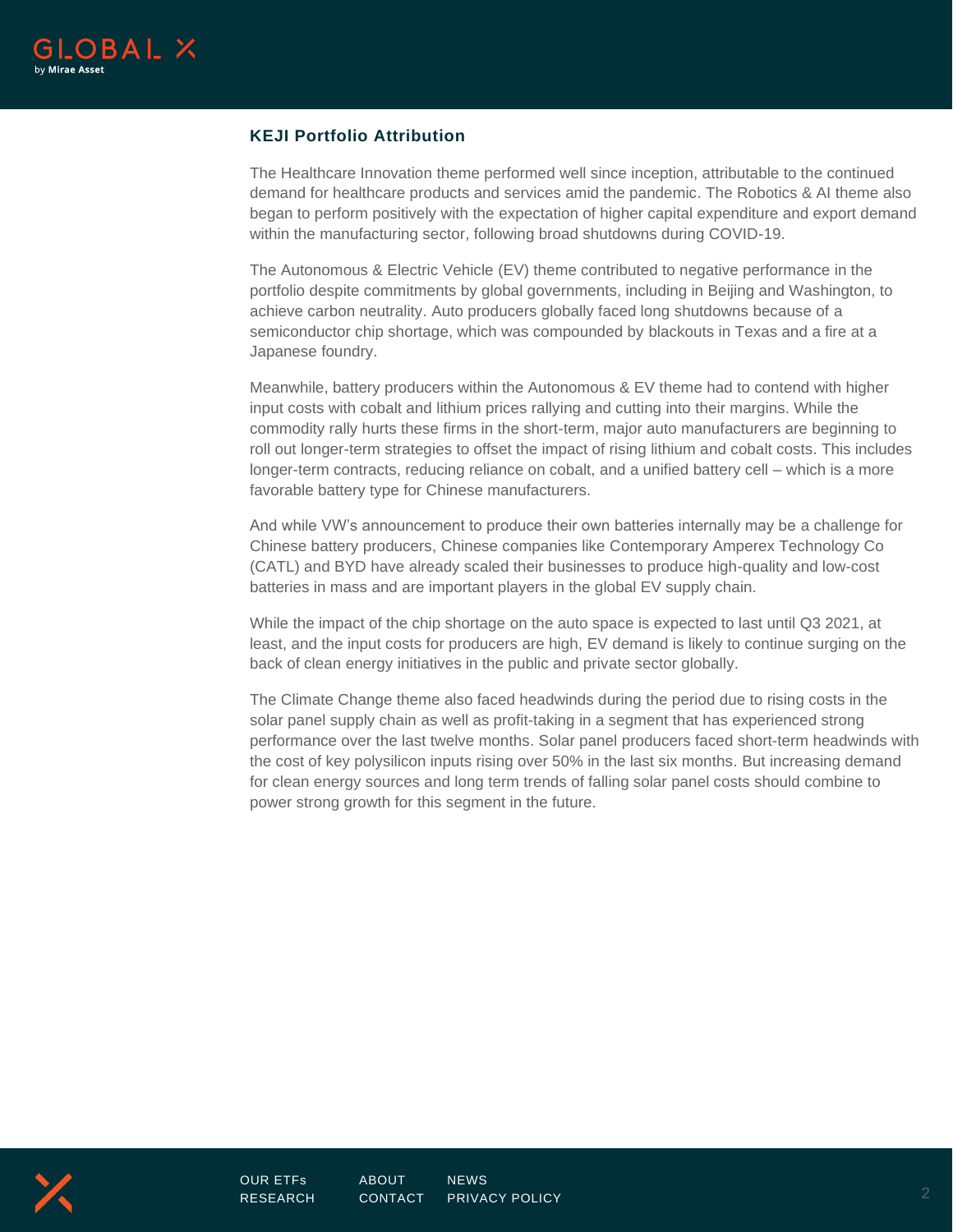

## **KEJI'S EXPOSURE BY THEME**

Source: Global X as of Mar 31, 2021.



## TOP SECTOR OVERWEIGHT/UNDERWEIGHT VS. BENCHMARK

Source: KEJI vs. MSCI China Index (MXCN), as of Mar 31, 2021.

| TOP OVERWEIGHT (%) |          | TOP UNDERWEIGHT (%)           |          |
|--------------------|----------|-------------------------------|----------|
| Info Tech          | $+19.7$  | <b>Consumer Discretionary</b> | $-16.4%$ |
| Industrials        | $+12.3%$ | <b>Communication Services</b> | $-11.3%$ |
| <b>Health Care</b> | $+9.4%$  | <b>Financials</b>             | $-9.3%$  |

Holdings subject to change. Current and future holdings subject to risk.

KEJI currently has a 26% weighting the IT sector, which includes companies involved in building electric vehicles and solar power cells, as well as developing 5G networks & IoT devices. Increased concerns over domestic regulatory scrutiny of tech companies combined with the SEC's adoption of the Holding Foreign Companies Accountable Act contributed to a broad selloff of Chinese tech stocks in March. For reference, the [Global X MSCI China Information](http://www.globalxetfs.com/funds/chik)  [Technology ETF \(CHIK\)](http://www.globalxetfs.com/funds/chik) sold off nearly 13% during the last month of the quarter. KEJI also has 16% exposure to the Health Care sector, given the emergence of China's innovative drug supply chain centered around Shanghai's biotech hub. Health Care stocks fared better than IT in March, outperforming the MSCI China Index during the month.

KEJI's underweight to sectors like Financials and Real Estate are linked to the fact that these are already fairly mature sectors with less disruptive companies residing within them. In this particular period, KEJI did not benefit from this underweight. Most sectors fell, including Financials, but Financials did not fall by as much.

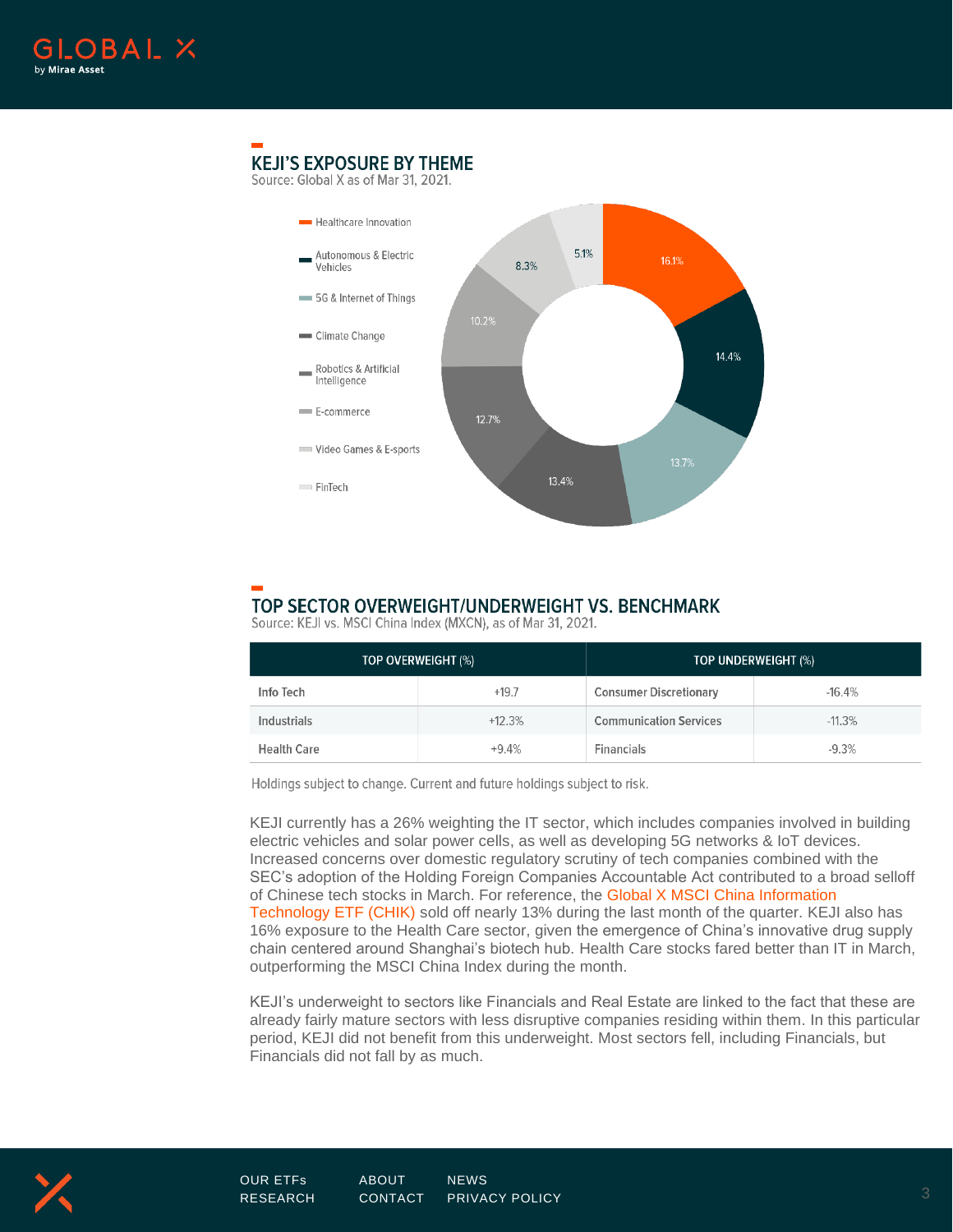

## **PORTFOLIO CHARACTERISTICS VS. BENCHMARK**

Source: Global X, Bloomberg and ETF Research Center as of Mar 31, 2021.

|                                              | <b>Global X China</b><br>Innovation ETF (KEJI) | <b>MSCI China Index</b><br>(MXCN) |
|----------------------------------------------|------------------------------------------------|-----------------------------------|
| <b>Price-Earnings Ratio</b>                  | 54.49                                          | 21.59                             |
| Price-to-Book Ratio                          | 5.85                                           | 2.29                              |
| <b>Price-Sales Ratio</b>                     | 5.16                                           | 2.05                              |
| Sales Growth (Forward 12-month)              | 43.72%                                         | 33.08%                            |
| Average Market Capitalization (Millions USD) | \$103,324                                      | \$130,868                         |
| # Securities                                 | 46                                             | 709                               |

## **Outlook & Strategy**

Companies that the portfolio managers are most enthusiastic about tend to meet two criteria:

- 1. They are key players in secular growth themes with large addressable markets
- 2. They are competitive, global leaders in their respective space

Examples of areas where Chinese firms often meet these criteria are in the electric vehicles and battery space, as well as solar panel production and renewable energy supply chains. Firms in these areas have high growth potential themselves and have helped China become an established leader in the global EV, battery, and cleantech themes. China for example, produces 80% of solar panels globally and is home to the world's leading manufacturers in the space.<sup>1</sup> The same can also be said for the EV battery supply chain in China, which produces 80% of battery cell capacity. <sup>2</sup> Chinese EV battery companies have relatively lower costs, which has helped them become one of the world's largest auto exporting markets.

Another area that KEJI's portfolio managers are bullish on is telemedicine, which resides within the Health Care Innovation theme. Companies like Ping An have developed disruptive technologies to solve industry inefficiencies across the health care landscape in China. Ping An is a leader in providing online medical consultation services, mainly with its own highly-trained inhouse doctors. While the company continues to operate at a loss, its spending aimed at establishing a presence across regions should set it up for long term growth. We anticipate that the platform will continue evolving into a more comprehensive one-stop medical service, ranging from conducting general and specialist consultations and chronic disease monitoring and management services, to offering hospital management and IT services and software.

## **Conclusion**

With all the uncertainty brought by COVID, China opted for a more conservative growth target of above 6% for 2021. China's growth rate of 18.3% in Q1 puts it on a likely course towards surpassing that goal and hitting the IMF's projected rate of 8.4%. Looking beyond 2021, the Chinese government has already signaled its intent to focus on innovation over the next five years. At the Fourth Plenary Session of the 13<sup>th</sup> National People's Congress in March, China

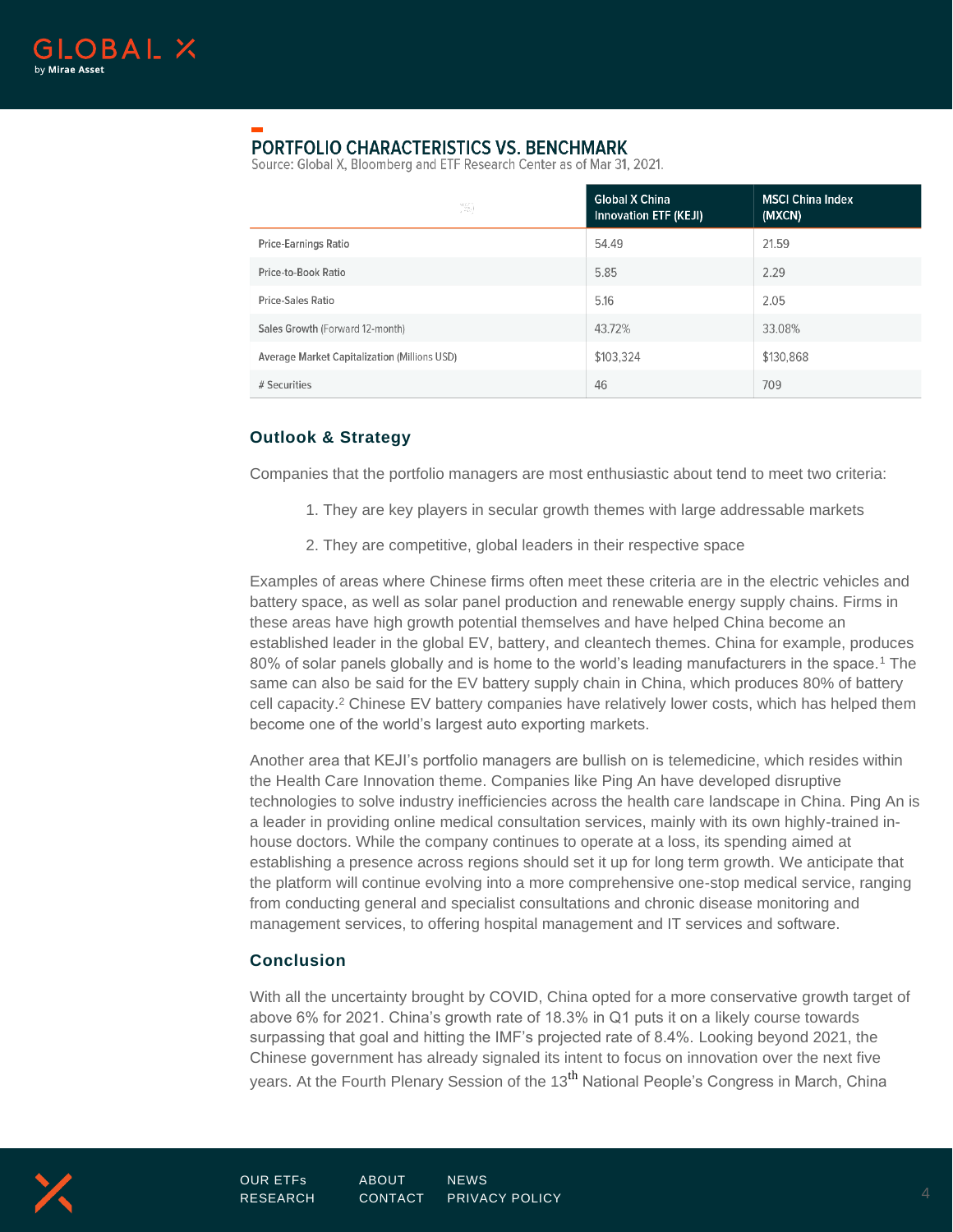

showed that it became acutely aware of the need for innovation as a driver of economic growth. The 14<sup>th</sup> five-year plan emphasizes breakthroughs in crucial fields like AI, 5G and Semiconductors, while also outlining plans to increase nationwide R&D spending by over 7% annually. This push for innovation could help accelerate the growth of several themes targeted by KEJI.

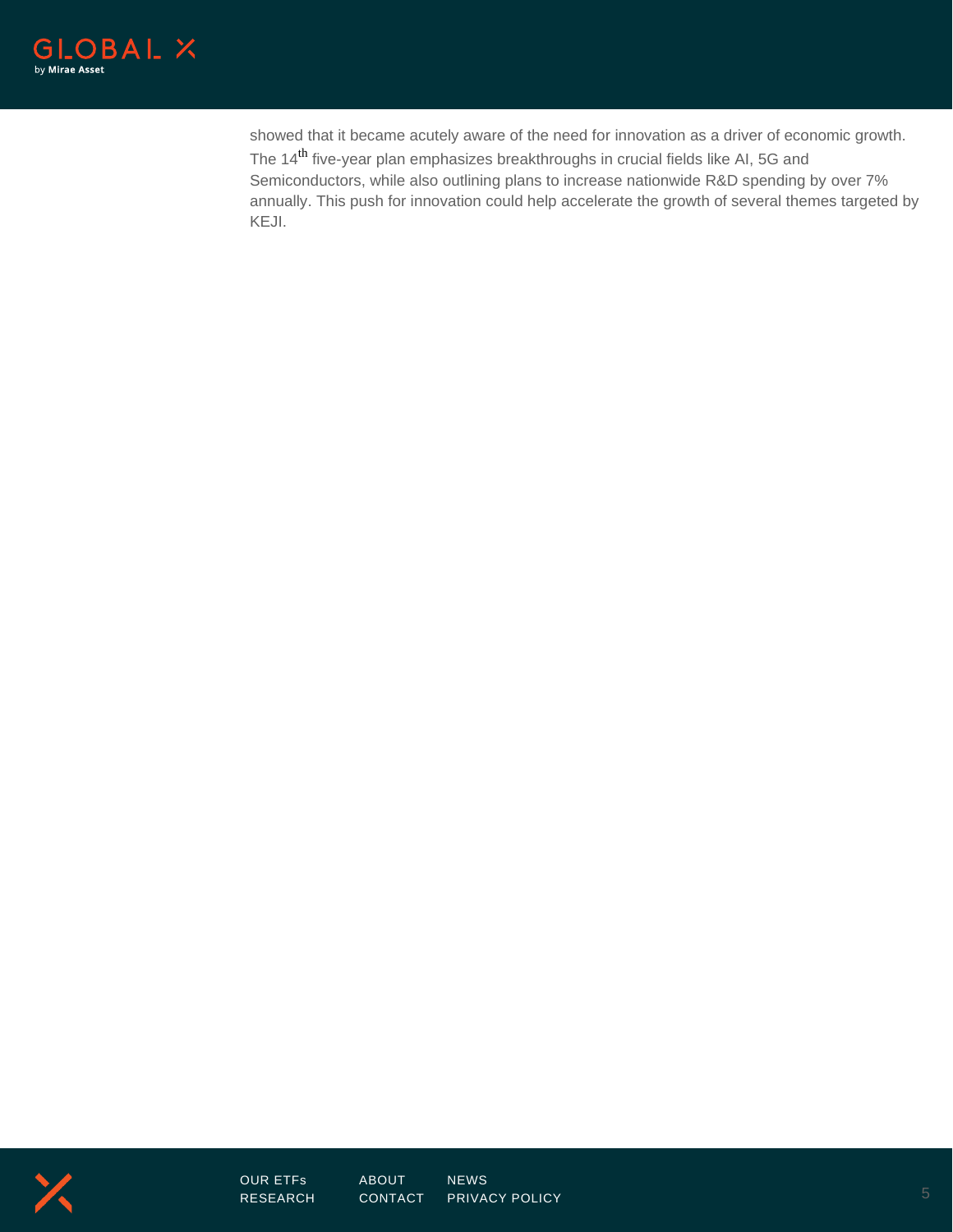

- 1. Reuters, "China's solar glass shortage to drag on panel output into 2021," Dec 3, 2021.
- 2. Bloomberg, "First India EV battery plant takes shape to cut China dependence," Apr 8, 2021.



[OUR ETFs](https://www.globalxetfs.com/) [ABOUT](https://www.globalxetfs.com/about/) [NEWS](https://www.globalxetfs.com/news/)